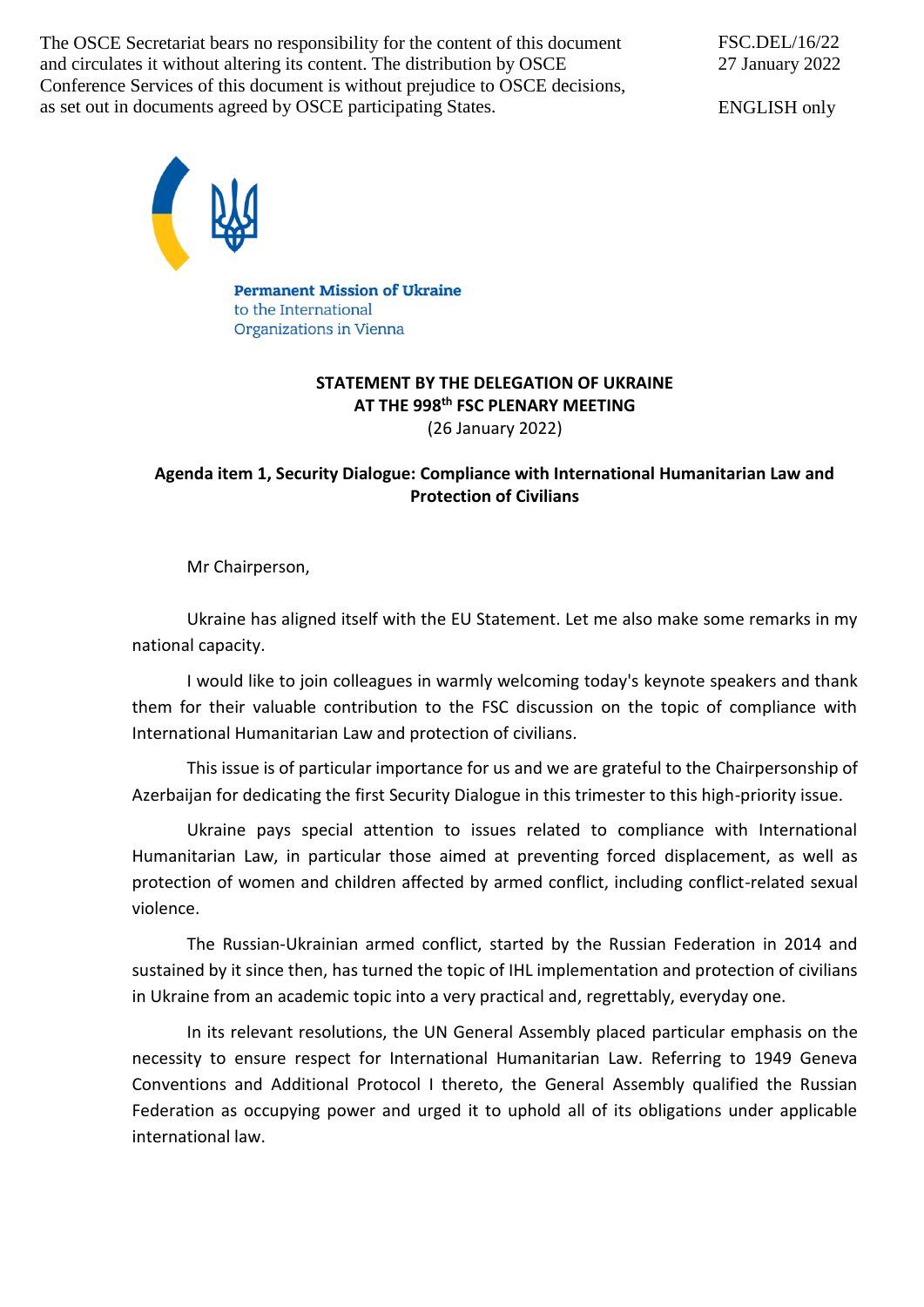The ongoing Russian aggression continues to take lives of Ukrainian citizens. According to a recent report by the Office of the UN High Commissioner for Human Rights on the human rights situation in Ukraine, since the beginning of the conflict, the total number of conflict-related civilian deaths has already reached 3,092. Taking into account the 298 deaths on board of Malaysian Airlines flight MH17, the total civilian death toll of the conflict has reached at least 3,390. It is estimated that more than 7,000 civilians were injured.

COVID-19 pandemic has multiplied the threats from the hostilities as it increased vulnerability of the local population in the conflict zone. Russia as a party to the conflict blatantly disregards its duty of an occupying power under IHL and fails to ensure public health in the territories it occupies.

In addition, Russia continues to block proper and unhindered access by international monitoring missions, most notably the Office of the United Nations High Commissioner for Human Rights, to the temporarily occupied territories.

In violation of the obligations under International Humanitarian Law, the Russian Federation proceeds with forced conscription of Ukrainian citizens in the temporarily occupied Crimea. Ignoring the provisions of the 1949 Fourth Geneva Convention, Russia has already conducted 14 conscription campaigns (the most recent one was completed in December 2021). Since the beginning of the occupation, the Russian Federation has conscripted up to 34,000 Crimean residents. Contrary to the IHL norms, Russian occupation authorities carry out propaganda campaigns in favour of military service in the army of the aggressor state, including among children.

The human rights situation in the Autonomous Republic of Crimea and the city of Sevastopol has also deteriorated throughout the period of Russian occupation.

Criminalization of freedom of expression on social networks, interference in the work of the media and human rights organizations, including Crimean Tatar organizations, torture and illtreatment, inadequate prison conditions, and impunity for these crimes by Russian law enforcement agencies have become a "new norm" in the occupied territories.

The occupation administration of Crimea systematically persecutes communities, including religious, which are not under Moscow's control.

Mr Chairperson,

As a party to core international instruments related to the protection of civilians, Ukraine persistently promotes and supports all efforts aimed at strengthening proper implementation of International Humanitarian Law.

In line with the provisions of the Code of Conduct on Politico-Military Aspects of Security, which require dissemination of the IHL principles within armed forces, the Ministry of Defence of Ukraine in cooperation with International Committee of the Red Cross regularly organizes IHL